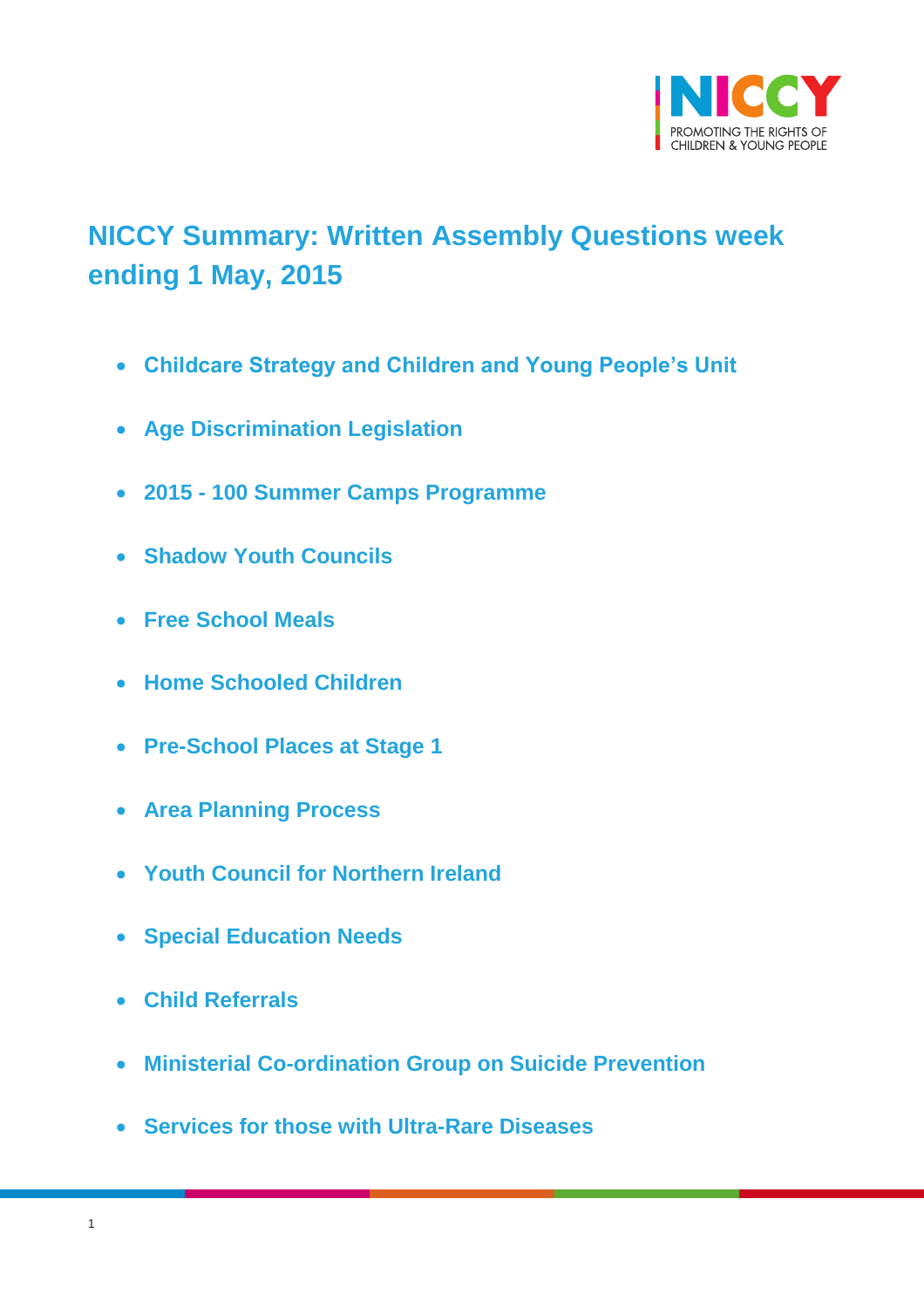

- **[Assessment Waiting Times](#page-11-2)**
- **[Spend on Special Education Needs](#page-13-0)**
- **[Welfare Reform](#page-14-0)**
- **[Food Banks](#page-15-0)**
- **[Welfare Reform Update](#page-15-1)**
- **[Disability Living Allowance](#page-16-0)**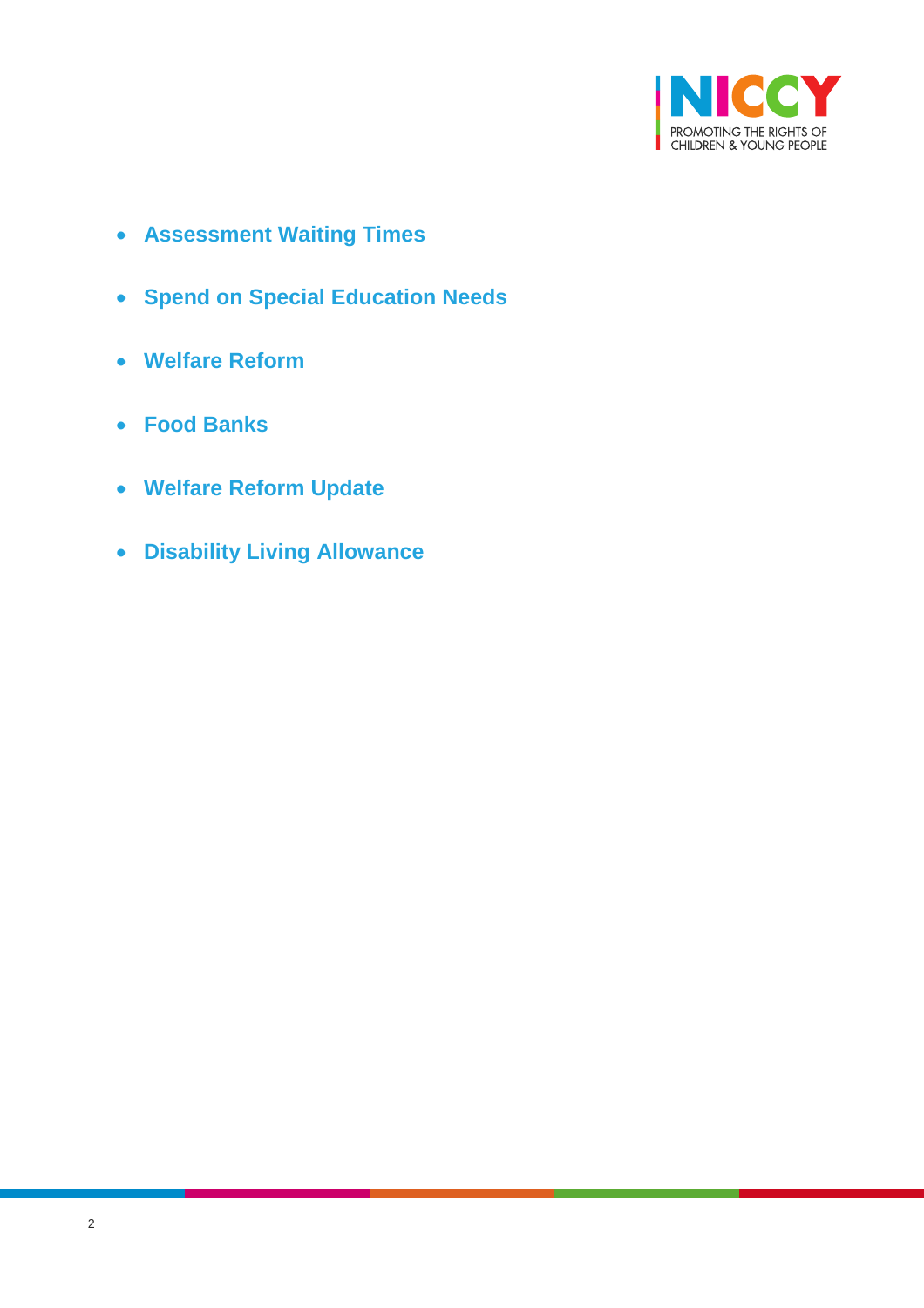

# **Office of First and Deputy First Minister**

# <span id="page-2-0"></span>**Childcare Strategy and Children and Young People's Unit**

**Mr Chris Lyttle (APNI – East Belfast) -** To ask the First Minister and deputy First Minister what responsibilities they will have for the Childcare Strategy and the Children and Young People's Unit under the new Executive Departments arrangement; and to outline precisely what children's services will be transferring to the new Department of Education.

**Mr P Robinson and Mr M McGuinness:** Under the new arrangements OFMDFM policy responsibility in respect of the Childcare Strategy, children and young people and sponsorship responsibility for the Commissioner for Children and Young People will transfer to the Department of Education. Following the transfer OFMDFM will no longer have any direct responsibility for these functions.

The transfer of children's services in general to the Department of Education will be subject to further discussion and refinement in the coming months as the draft Bill and Transfer of Functions Order are being prepared. The range of services that may transfer has therefore yet to be determined. **(28th April)**

### [Back to Top](#page-0-0)

## <span id="page-2-1"></span>**Age Discrimination Legislation**

**Ms Claire Sugden (IND – East Londonderry) -** To ask the First Minister and deputy First Minister whether an expert group has been set up to support officials to develop and deliver age discrimination legislation.

**Mr P Robinson and Mr M McGuinness:** An expert group to support officials to develop and deliver age discrimination legislation has not been established. We have, however, brought together a small number of key stakeholders with expertise in the area to provide officials with comments on the draft consultation document setting out our proposals for prohibiting unfair age discrimination by those providing goods, facilities and services. **(1st May)**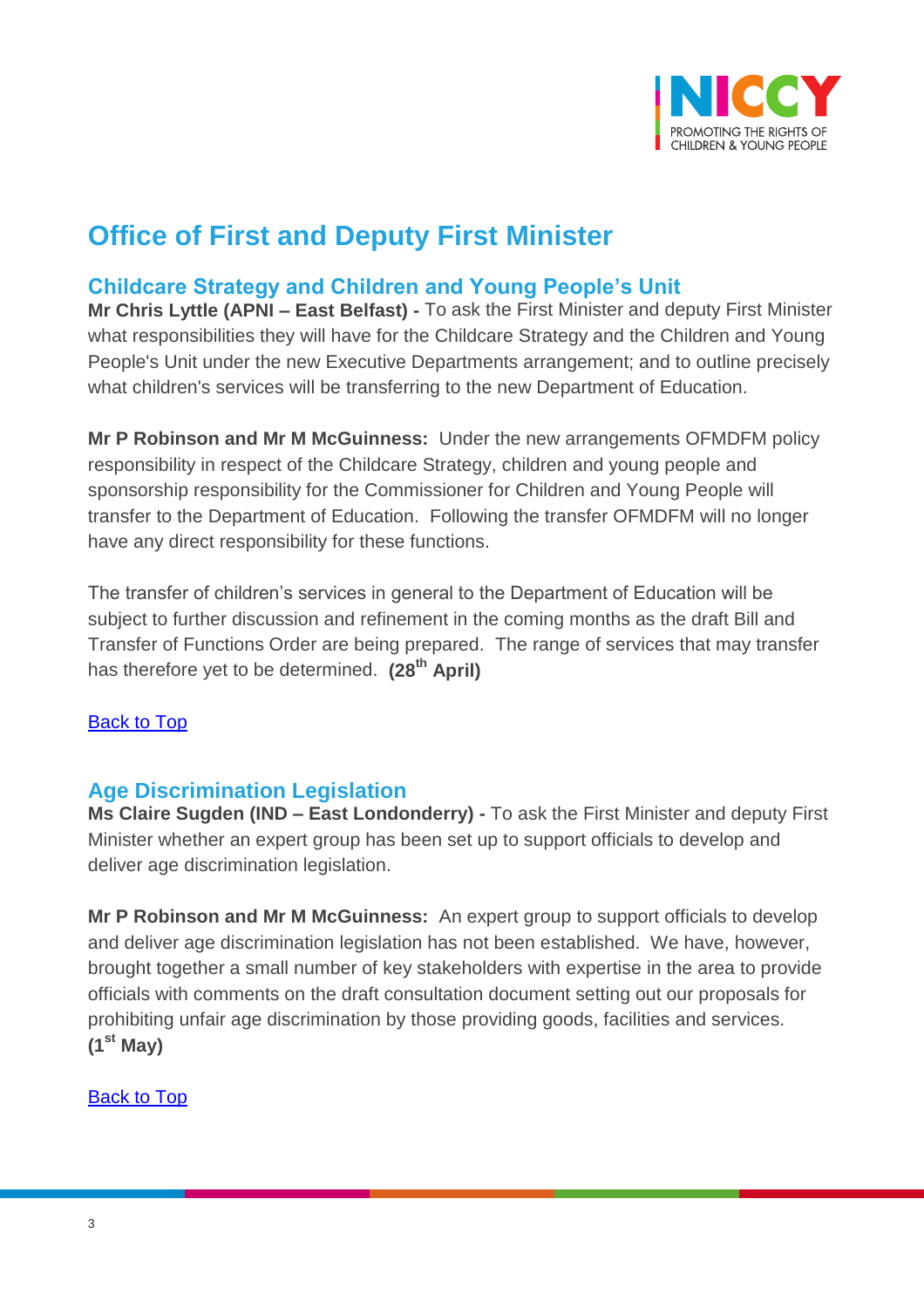

### <span id="page-3-0"></span>**2015 - 100 Summer Camps Programme**

**Ms Claire Sugden (IND – East Londonderry) -** To ask the First Minister and deputy First Minister what plans they have to pilot the 2015 100 summer camps programme, outside of **Belfast** 

**Mr P Robinson and Mr M McGuinness:** The Summer Camps Pilot Programme opened for applications on 15 April 2015 with a closing date of 3pm on 8 May 2015.

The Camps will operate on both a local and regional level and will be open to young people aged 11 to 19 years. Applications to deliver a Camp are invited from registered voluntary youth organisations and statutory youth organisations or bona fide voluntary and community organisations, schools, regional organisations and Councils that have experience in working with young people.

The Application Forms and Guidance Note, which contain full details about the 2015 Programme, can be found on the Department's website at [www.ofmdfmni.gov.uk/summer](http://www.ofmdfmni.gov.uk/summer-camps-programme-2015-pilot)[camps-programme-2015-pilot](http://www.ofmdfmni.gov.uk/summer-camps-programme-2015-pilot) **(1st May)**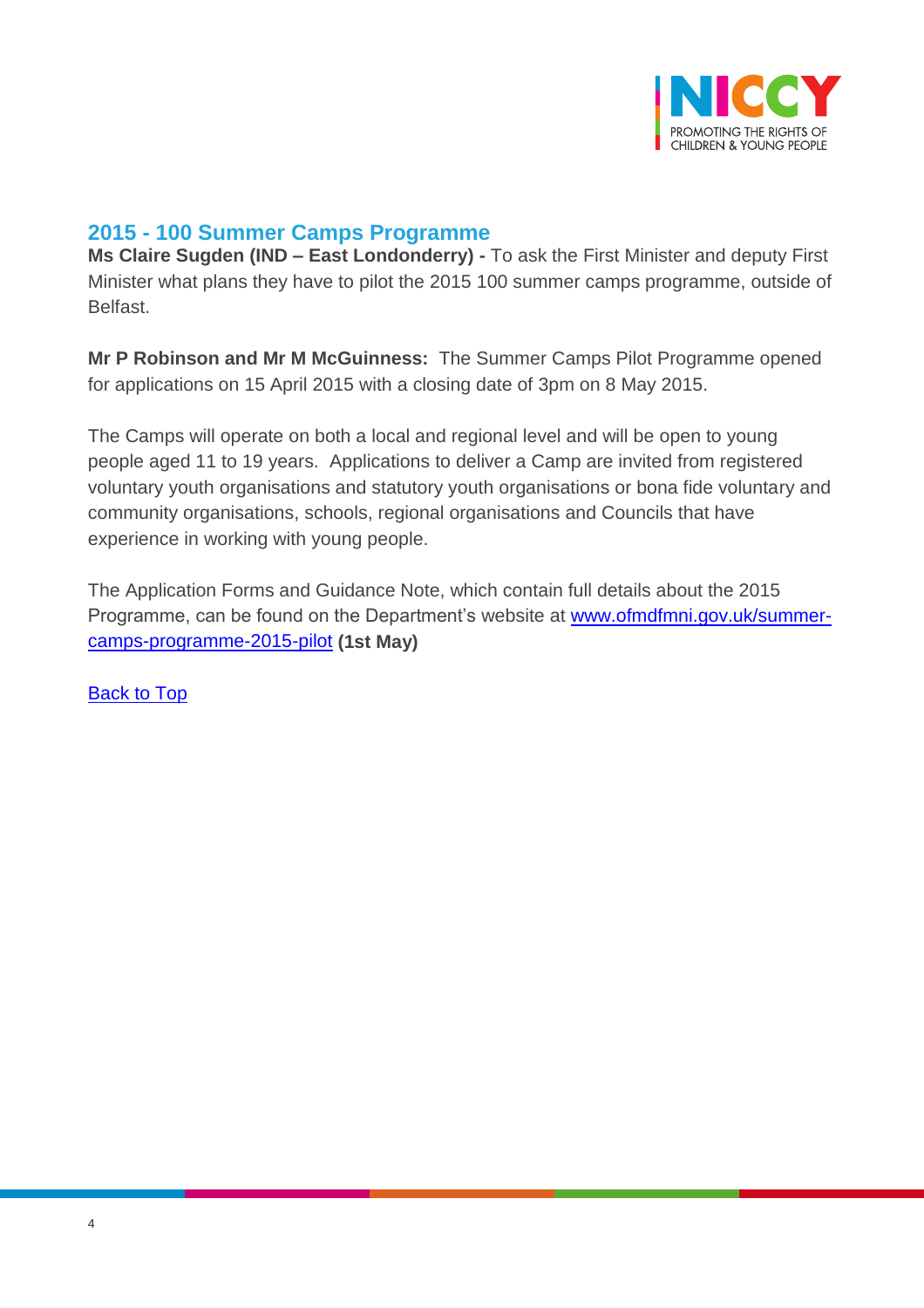

# **Department of Education**

## <span id="page-4-0"></span>**Shadow Youth Councils**

**Mr David McIlveen (DUP – North Antrim) -** To ask the Minister of Education what input his Department could have in the establishment of shadow youth councils. **[Priority Written]**

**Mr J O'Dowd (Minister of Education):** There are presently a wide range of formal and informal structures at all levels to support and encourage young people's participation in the youth service.

As part of the implementation of Priorities for Youth, through the Regional Youth Development Plan (RYDP) – Interim Framework for 2015-16, the Education Authority and the Youth Council for NI, with input from a range of stakeholders, will work to develop and agree a Network for Youth model by December 2015, which will be put in place by April 2016. The aim of the Network for Youth is to strengthen participation at all levels of the service.

Whilst the Department of Education is not responsible for the establishment of shadow youth councils, I would expect potential linkages between these and the Network for Youth to be explored as work progresses. **(27th April)**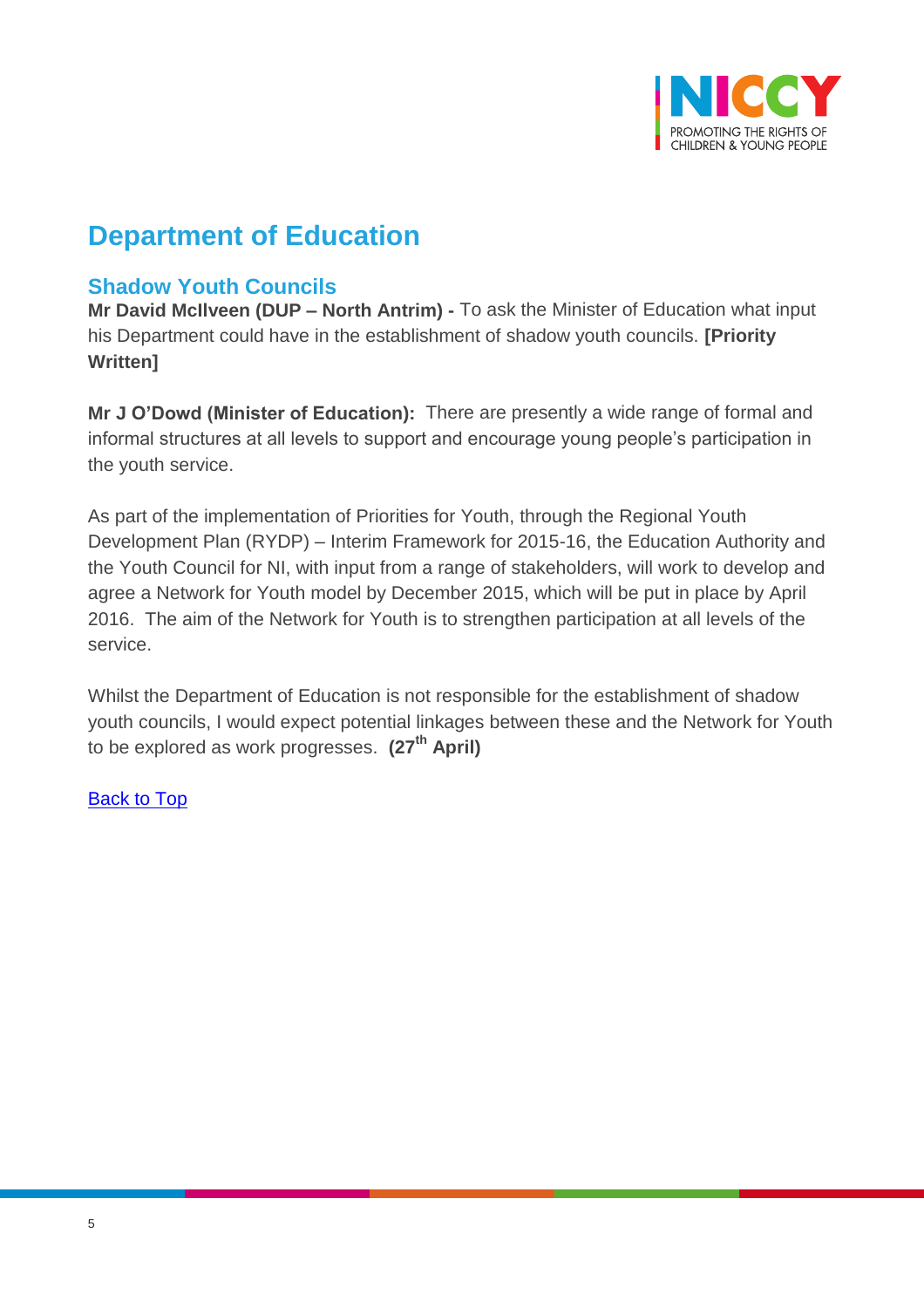

# <span id="page-5-0"></span>**Free School Meals**

**Mr Stephen Moutray (DUP – Upper Bann) -** To ask the Minister of Education what percentage of children in each of the Education Authority area are entitled to free schools meals.

**Mr J O'Dowd (Minister of Education):** The table overleaf shows the proportion of pupils entitled to free school meals split by the former Education and Library Board areas that now collectively form the Education Authority.

### **Proportion of pupils entitled to free school meals by former Education and Library Board area, 2014/15**

|                                                                        | <b>BELB</b> | <b>WELB</b> | <b>NEELB</b> | <b>SEELB</b> | <b>SELB</b> | <b>NI</b><br><b>TOTAL</b> |
|------------------------------------------------------------------------|-------------|-------------|--------------|--------------|-------------|---------------------------|
| Voluntary and<br><b>Private Pre-school</b><br><b>Education Centres</b> | 19.1%       | 14.7%       | 11.0%        | 8.8%         | 9.3%        | 11.4%                     |
| Nursery schools                                                        | 57.4%       | 37.9%       | 18.6%        | 36.5%        | 25.8%       | 35.6%                     |
| Primary schools                                                        | 46.6%       | 39.2%       | 25.4%        | 25.2%        | 28.8%       | 31.7%                     |
| Post-primary<br>schools                                                | 29.7%       | 34.5%       | 20.3%        | 21.5%        | 25.5%       | 26.1%                     |
| Special schools                                                        | 61.8%       | 78.5%       | 43.2%        | 42.5%        | 39.2%       | 52.5%                     |
| <b>All schools</b>                                                     | 38.5%       | 37.0%       | 23.0%        | 23.8%        | 26.9%       | 29.2%                     |

Source: NI school census

Notes:

 Former Education and Library Board area refers to the ELB in which the school is located rather than pupil residence.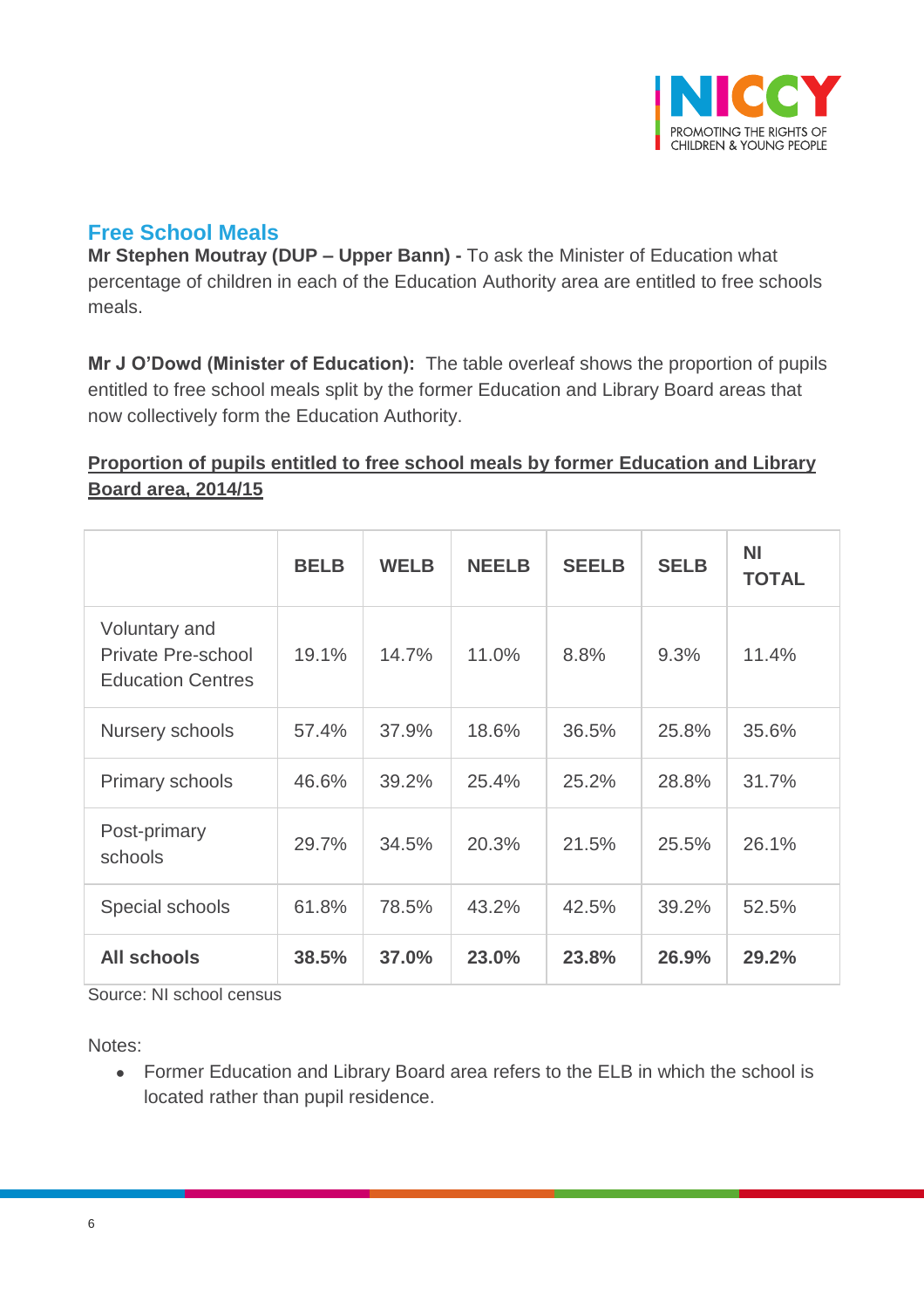

- Figures for pupils in nursery schools/units and pre-schools include parents who are in receipt of Income Support (IM) and income-based Jobseekers Allowance (JSA). These are two of the benefits which determine eligibility for free school meals.
- Figures for primary include nursery, reception and year 1 7 classes.
- Figures include funded pupils only.

**(28th April)**

**[Back to Top](#page-0-0)** 

### <span id="page-6-0"></span>**Home Schooled Children**

**Mr Danny Kinahan (UUP – South Antrim) -** To ask the Minister of Education on what legal basis the Education Authority will interview home schooled children to ascertain whether they consent to be educated outside of a school environment.

**Mr J O'Dowd (Minister of Education):** There is no requirement in legislation for the Education Authority to meet with a child who is being educated at home to ascertain whether they consent to be educated outside of a school environment. On occasion, however, officials from the Education Authority, with parental consent, meet with parents and their child to discuss their education. **(28th April)**

[Back to Top](#page-0-0)

## <span id="page-6-1"></span>**Pre-School Places at Stage 1**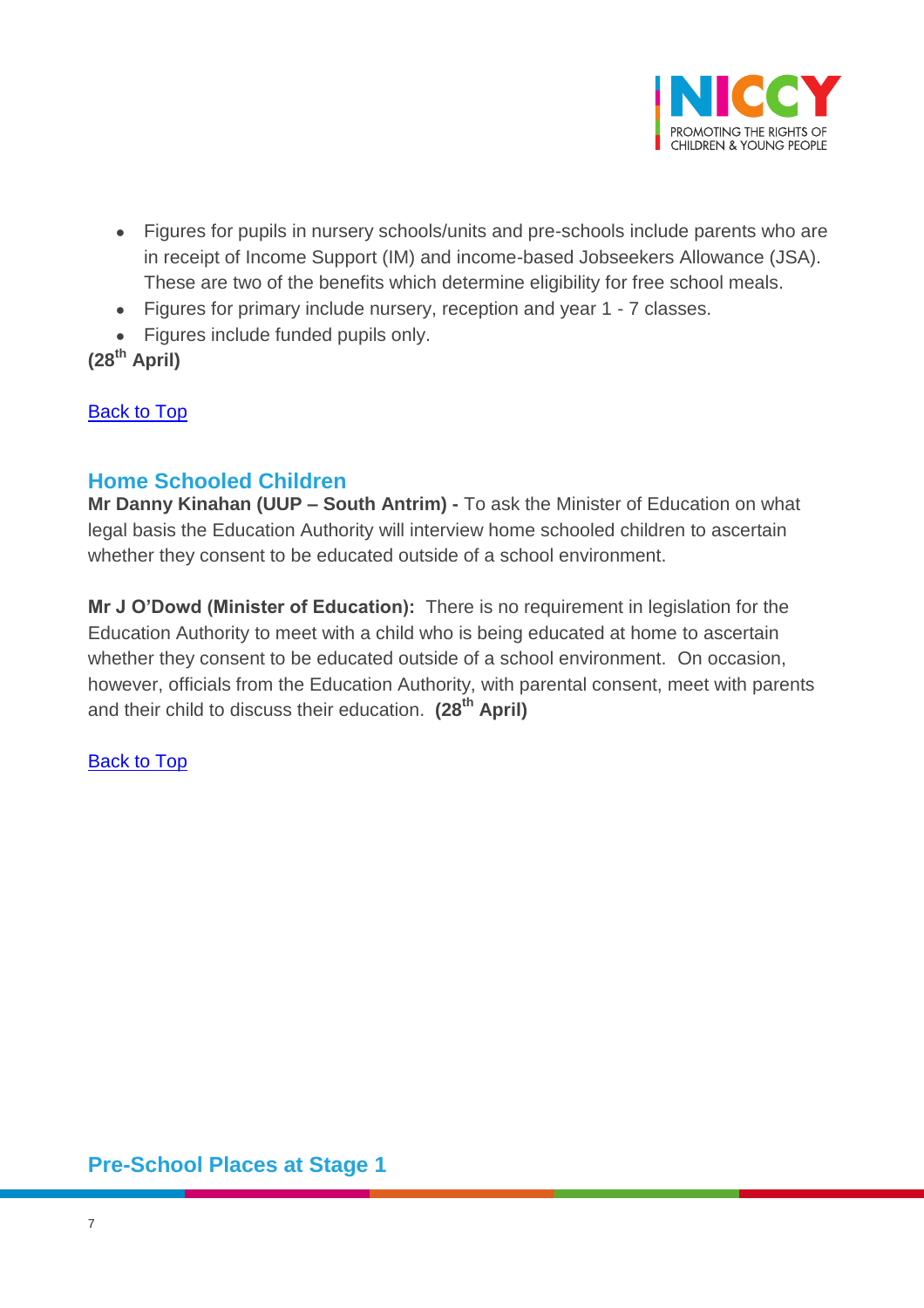

**Miss Michelle McIlveen (DUP – Strangford) -** To ask the Minister of Education to list by (i) sector; and (ii) region the numbers of children who were unsuccessful in receiving a preschool place at Stage 1.

### **Mr J O'Dowd (Minister of Education):**

(i) Pre-school provision is not defined according to sectors.

(ii) The following table shows the number of unplaced children in each region of the Education Authority at the end of Stage 1 of the Pre-School Admissions process:

| <b>Region</b>                 | Number of children unplaced at end stage 1 |
|-------------------------------|--------------------------------------------|
| <b>Belfast</b>                | 296                                        |
| Western                       | 121                                        |
| North Eastern                 | 112                                        |
| South                         | 248                                        |
| South Eastern                 | 229                                        |
| <b>TOTAL</b><br><del>th</del> | 1006                                       |

**(28th April)**

[Back to Top](#page-0-0)

<span id="page-7-0"></span>**Area Planning Process**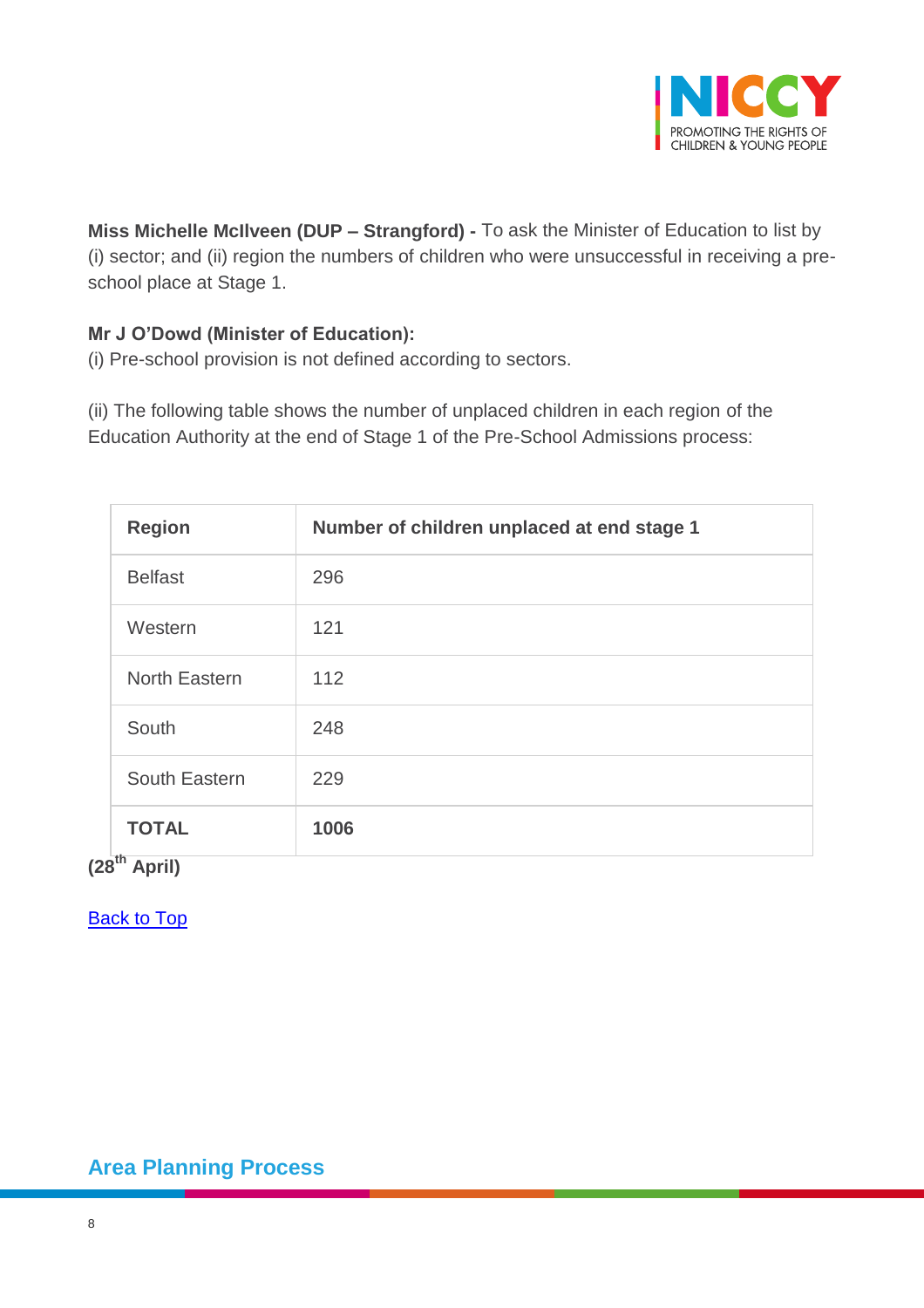

**Miss Michelle McIlveen (DUP – Strangford) -** To ask the Minister of Education to outline the terms of reference for the area planning process for special schools, including the anticipated timescale for its publication.

**Mr J O'Dowd (Minister of Education):** I commissioned a review of Special Schools provision, the terms of reference of which included an assessment of existing provision and a recommended regional plan for the future structure and provision of Special Schools. The final report was presented to me last month and I am considering the findings and recommendations on the way forward before publication. **(28th April)**

### [Back to Top](#page-0-0)

## <span id="page-8-0"></span>**Youth Council for Northern Ireland**

**Mr Gregory Campbell (DUP – East Londonderry) -** To ask the Minister of Education to detail the total expenditure incurred in connection with the Youth Council for Northern Ireland in each of the last five years.

**Mr J O'Dowd (Minister of Education):** The total expenditure incurred by the department in connection with the Youth Council in each of the last five years, is detailed in the following table:

| <b>YCNI</b>  | 2009-10 | 2010-11 | 2011-12 | 2012-13 | 2013-14 |
|--------------|---------|---------|---------|---------|---------|
|              | £m      | £m      | £m      | £m      | £m      |
| Grant-in-aid | 4.4     | 4.4     | 4.9     | 4.7     | 5.0     |

Notes:

• Information sourced from Department of Education resource accounts **(28th April)**

[Back to Top](#page-0-0)

# <span id="page-8-1"></span>**Special Education Needs**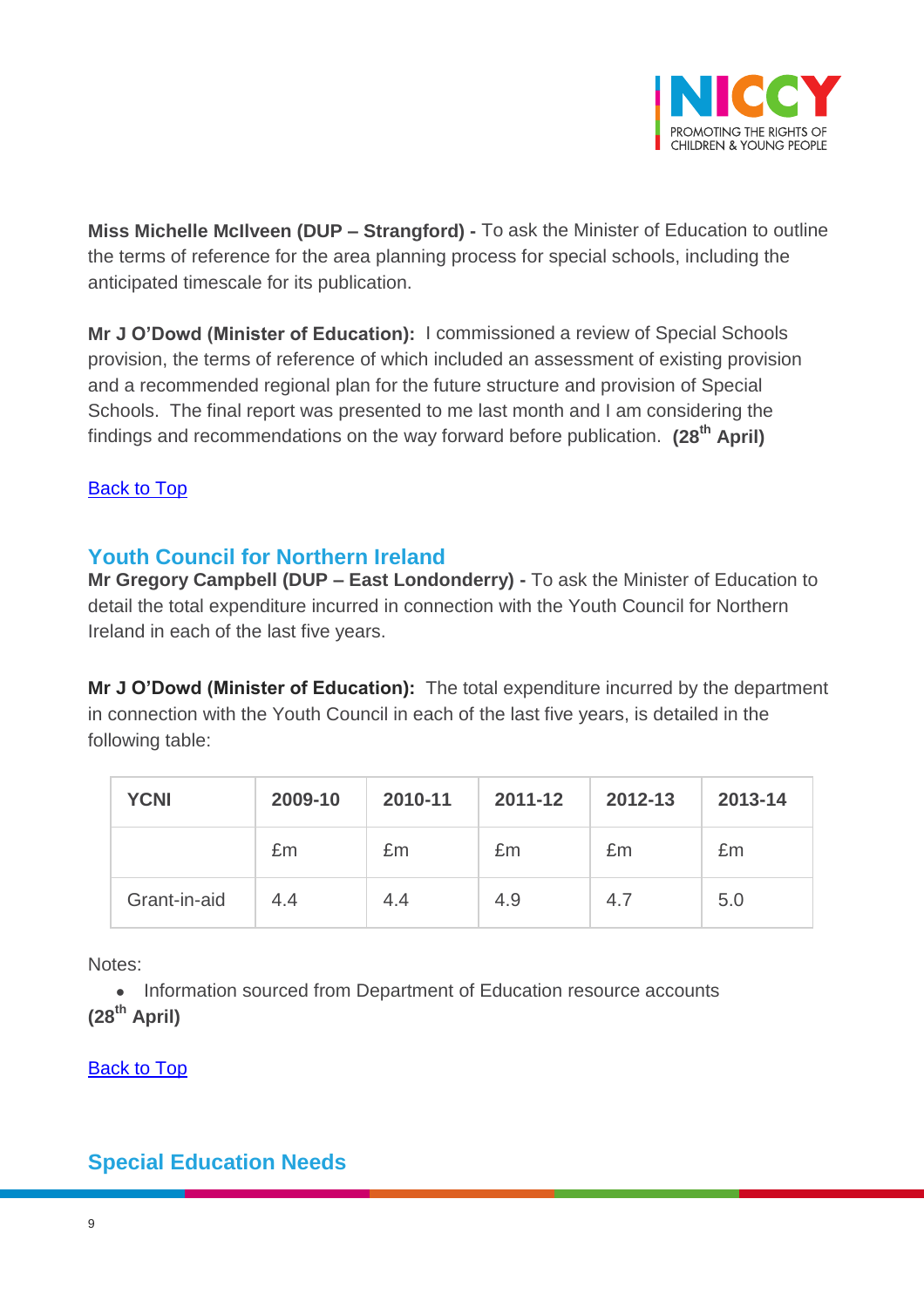

**Mr Steven Agnew (GPNI – North Down) -** To ask the Minister of Education how much money has been spent by his Department on Special Education Needs, in each of the last three years.

**Mr J O'Dowd (Minister of Education):** The table below provides the total departmental spend on Special Educational Needs (SEN) in each of the last three years.

|              | 2011-12 | 2012-13 | 2013-14 |
|--------------|---------|---------|---------|
|              | £m      | £m      | £m      |
| <b>Total</b> | 194     | 214     | 230     |

The above figures include spend on statemented pupils in mainstream schools, pupils in special schools and home to school transport for statemented pupils attending primary, post-primary and special schools. The table also includes funding provided for a number of capacity-building initiatives within the Review of SEN and Inclusion.

Schools are also responsible for meeting any additional needs of pupils within the first three stages of the Code of Practice on the Identification and Assessment of SEN. Such funding is not separately identified from within the overall delegated budget distributed to schools, nor is it separately reported on. The level of spend by schools for such pupils cannot be disaggregated from the schools' overall expenditure.

<span id="page-9-0"></span>During the same three year period additional funding has been provided by the Department to support children with SEN in relation to the Middletown Centre for Autism. **(28th April)**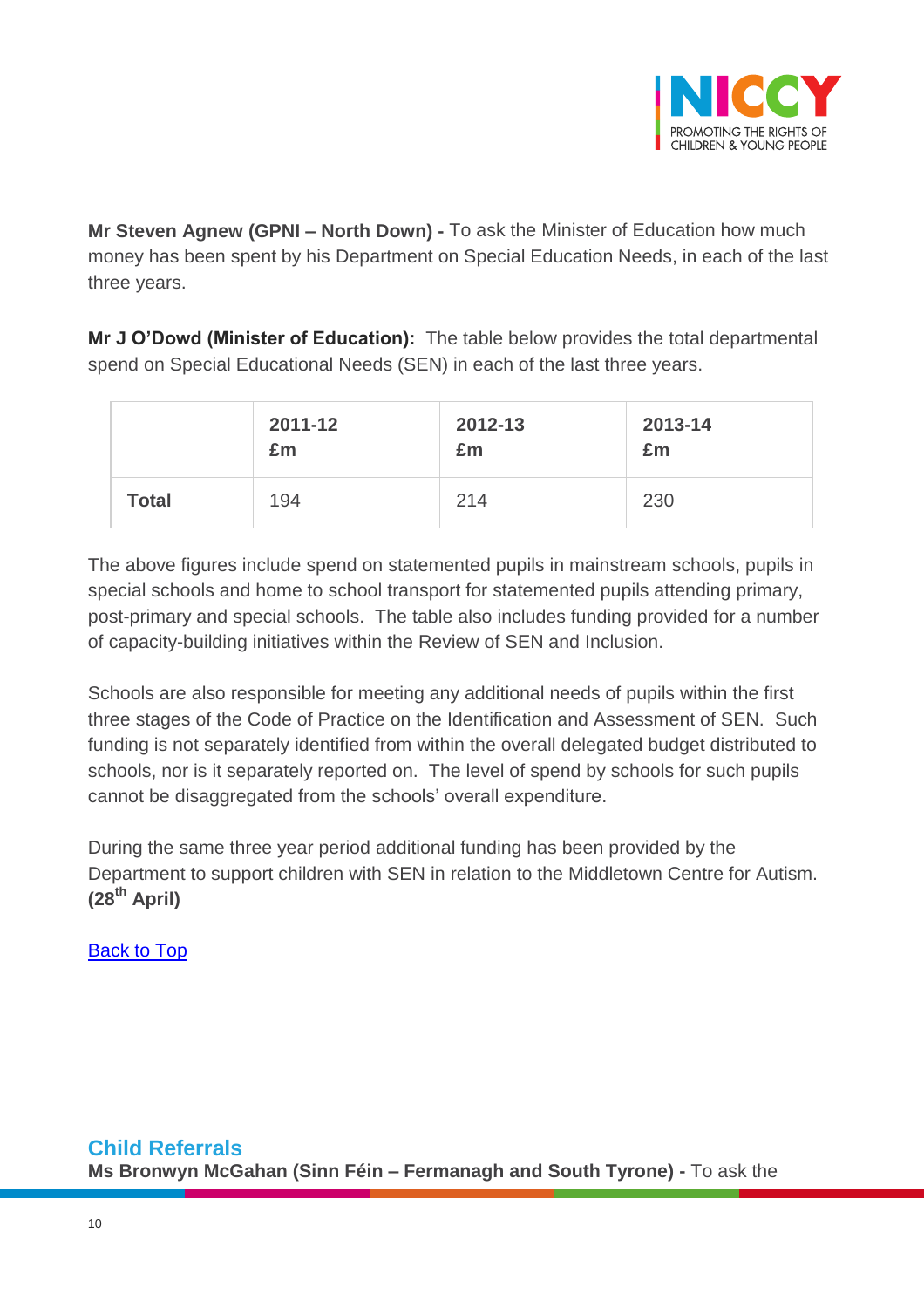

Minister of Education, in relation to child referrals by an Educational Psychologist to an Autism Assessment Clinic, how many children waited longer than two months in the Southern Health and Social Care Board for a referral, in the last two years.

**Mr J O'Dowd (Minister of Education):** Educational Psychologists would not be the primary source of referrals for children and young people to access the health-based Autism Assessment Clinic (AAC) run by the Southern Health and Social Care Trust.

Through their educational assessment work with children, Educational Psychologists may determine that the support of an AAC is appropriate and they can make an onward referral to such a facility. However, it is not possible in advance of such an educational assessment to anticipate for which children such a referral might prove to be appropriate and therefore there are no waiting lists for the specific purpose of Educational Psychologists employed by the Educational Authority making a referral to an AAC. **(29th April)**

[Back to Top](#page-0-0)

# **Department of Health**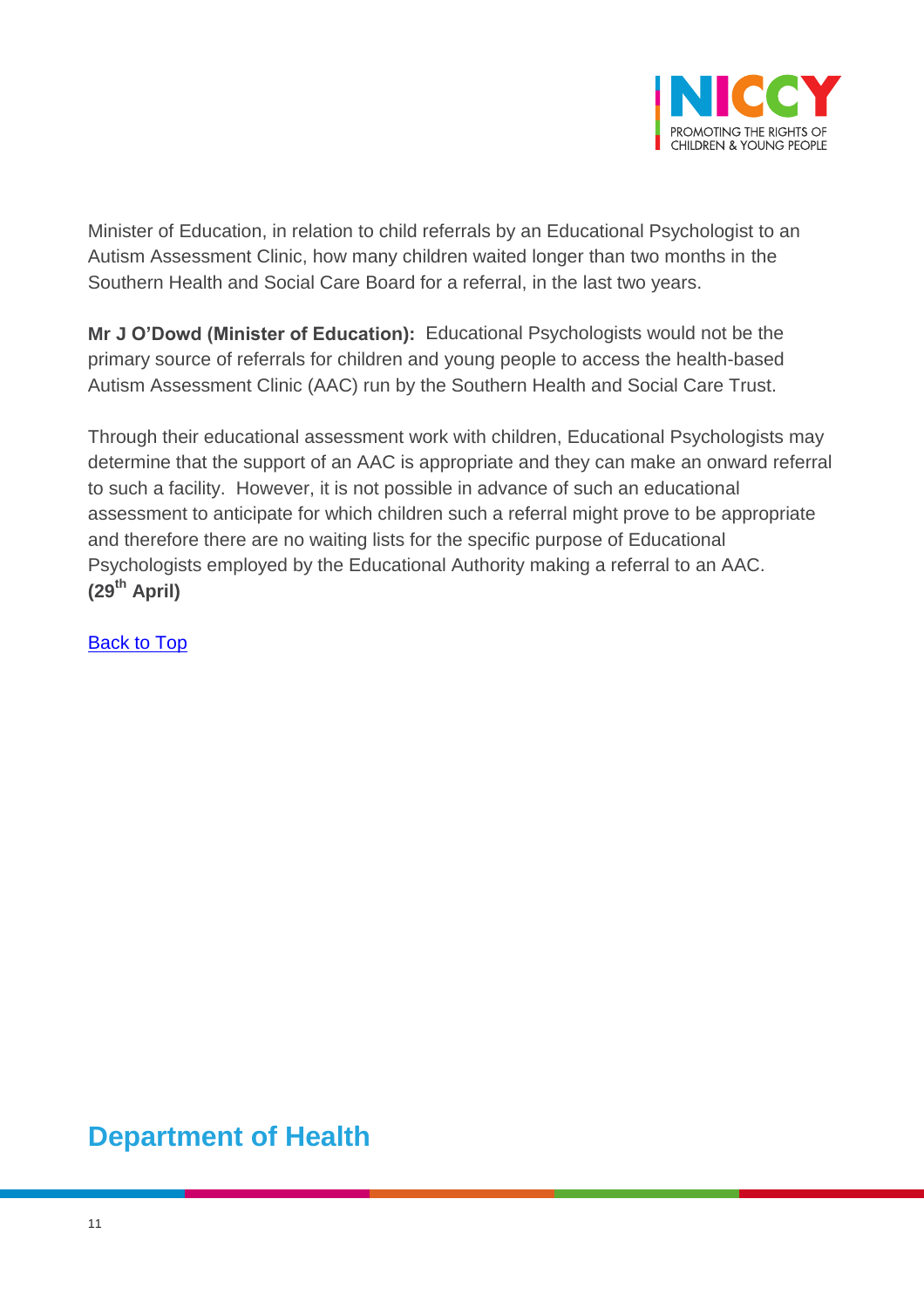

# <span id="page-11-0"></span>**Ministerial Co-ordination Group on Suicide Prevention**

**Mr Michael McGimpsey (UUP – South Belfast) -** To ask the Minister of Health, Social Services and Public Safety to list the dates that the Ministerial Co-ordination Group on Suicide Prevention has met.

**Mr J Wells (Minister of Health, Social Services and Public Safety):** The Ministerial Coordination Group on Suicide Prevention has met on eleven occasions: 26 June 2007, 5 July 2007, 16 October 2007, 23 June 2008, 20 January 2011, 28 June 2012, 31 January 2013, 18 September 2013, 26 March 2014, 4 September 2014 and 16 April 2015. **(28th April)** 

[Back to Top](#page-0-0)

### <span id="page-11-1"></span>**Services for those with Ultra-Rare Diseases**

**Mr Kieran McCarthy (APNI – Strangford) -** To ask the Minister of Health, Social Services and Public Safety how he intends to provide services for those with ultra-rare diseases, including adults or children who are the only sufferer, or one of only a few sufferers, of a particular ultra-rare disease.

**Mr J Wells (Minister of Health, Social Services and Public Safety):** I plan to publish by June 2015 the Northern Ireland Implementation Plan for Rare Disease. The plan covers all rare diseases, generic and non-generic conditions; ultra-rare disease is a subset of rare disease in this context. While the plan will focus on actions to ensure that rare disease patients, their families and carers have access to the best possible healthcare and treatment within available resources, it will also reinforce awareness of the need to ensure that patients have access to appropriate social services and financial support. **(28th April)**

[Back to Top](#page-0-0)

## <span id="page-11-2"></span>**Assessment Waiting Times**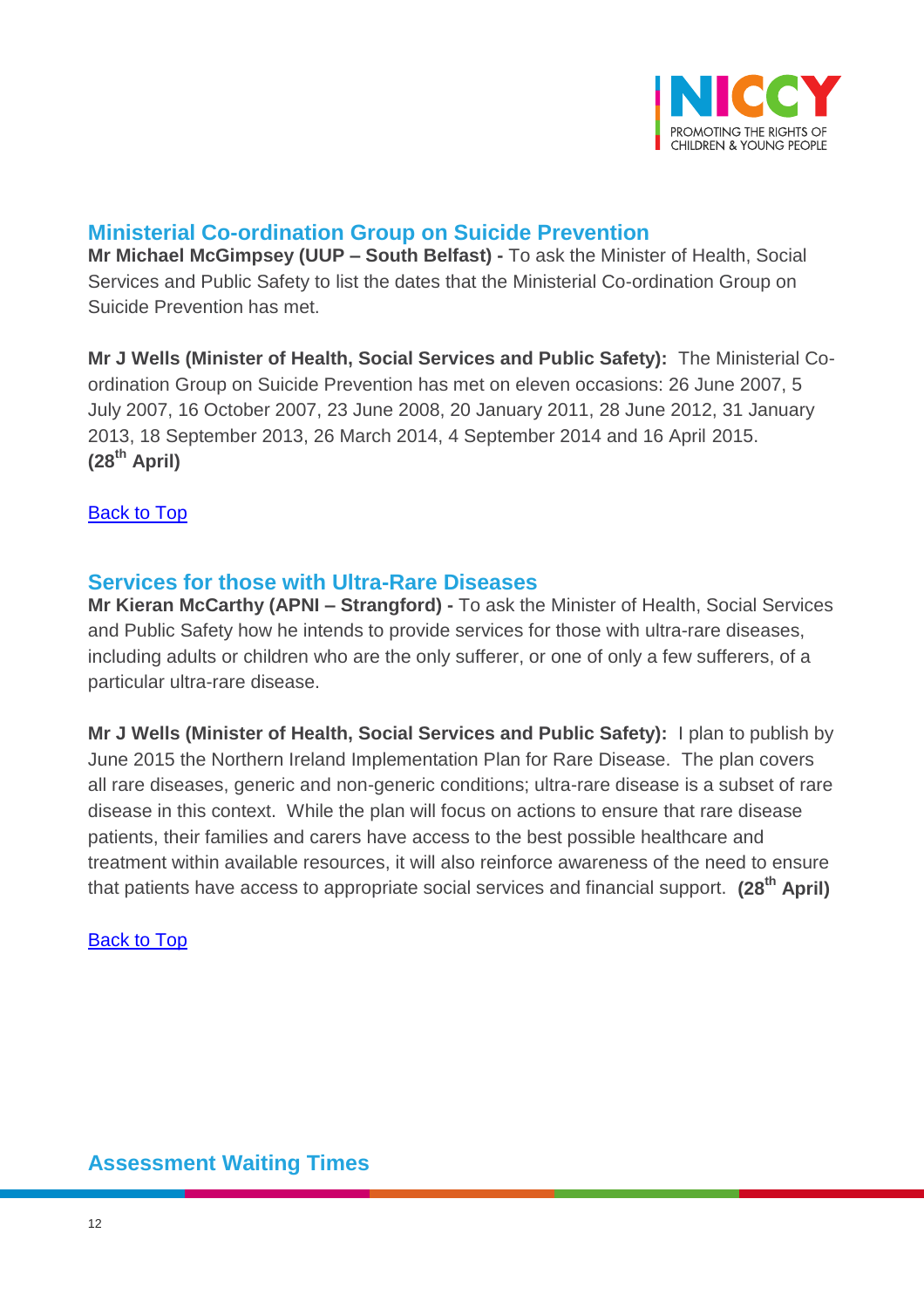

**Mr Steven Agnew (GP NI – North Down) -** To ask the Minister of Health, Social Services and Public Safety to detail (i) the current waiting times for an assessment for children with suspected autism in each Heath and Social Care Trust; (ii) how this complies with his Department's objective of early intervention in the Autism Strategy; and (iii) his Department's understanding of the impact a prolonged delay in assessment for autism has on a child's development.

**Mr J Wells (Minister of Health, Social Services and Public Safety):** The table below shows the current waiting times for an assessment for children with suspected autism in each HSC Trust as at the end of February 2015.

| <b>Trust</b>                   | 0 <sub>to</sub><br>4<br>wks | $> 4$ to<br>8 wks | > 8<br>to<br>13<br>wks | $>13$<br>to<br>18<br>wks | $>18$ to<br>26<br>wks | $>26$<br>to 39<br>wks | $>39$<br>to 52<br>wks | > 52<br>wks    | <b>Total</b><br><b>Waiting</b> |
|--------------------------------|-----------------------------|-------------------|------------------------|--------------------------|-----------------------|-----------------------|-----------------------|----------------|--------------------------------|
| <b>Belfast</b>                 | 62                          | 37                | 59                     | 66                       | 87                    | 168                   | 126                   | 24             | 629                            |
| <b>Northern</b>                | 59                          | 68                | 65                     | 71                       | 65                    | 37                    | $\overline{0}$        | $\overline{0}$ | 365                            |
| <b>South</b><br><b>Eastern</b> | 16                          | 33                | 19                     | 28                       | 28                    | $\sqrt{3}$            | $\overline{0}$        | $\overline{0}$ | 127                            |
| <b>Southern</b>                | 14                          | 8                 | $\overline{9}$         | $\overline{0}$           | $\mathbf 0$           | $\mathbf 0$           | $\mathbf 0$           | $\overline{0}$ | 31                             |
| Western                        | 30                          | 31                | 31                     | 30                       | 42                    | 17                    | $\overline{0}$        | $\overline{0}$ | 181                            |
| Regional                       | 181                         | 177               | 183                    | 195                      | 222                   | 225                   | 126                   | 24             | 1333                           |

Although the increase in waiting times is unhelpful and can delay Autism specific intervention, child and family support is not predicated on a diagnosis. Each HSC Trust is required to identify risks and provide families with information about how to access family support services whilst waiting on Autism specific assessment.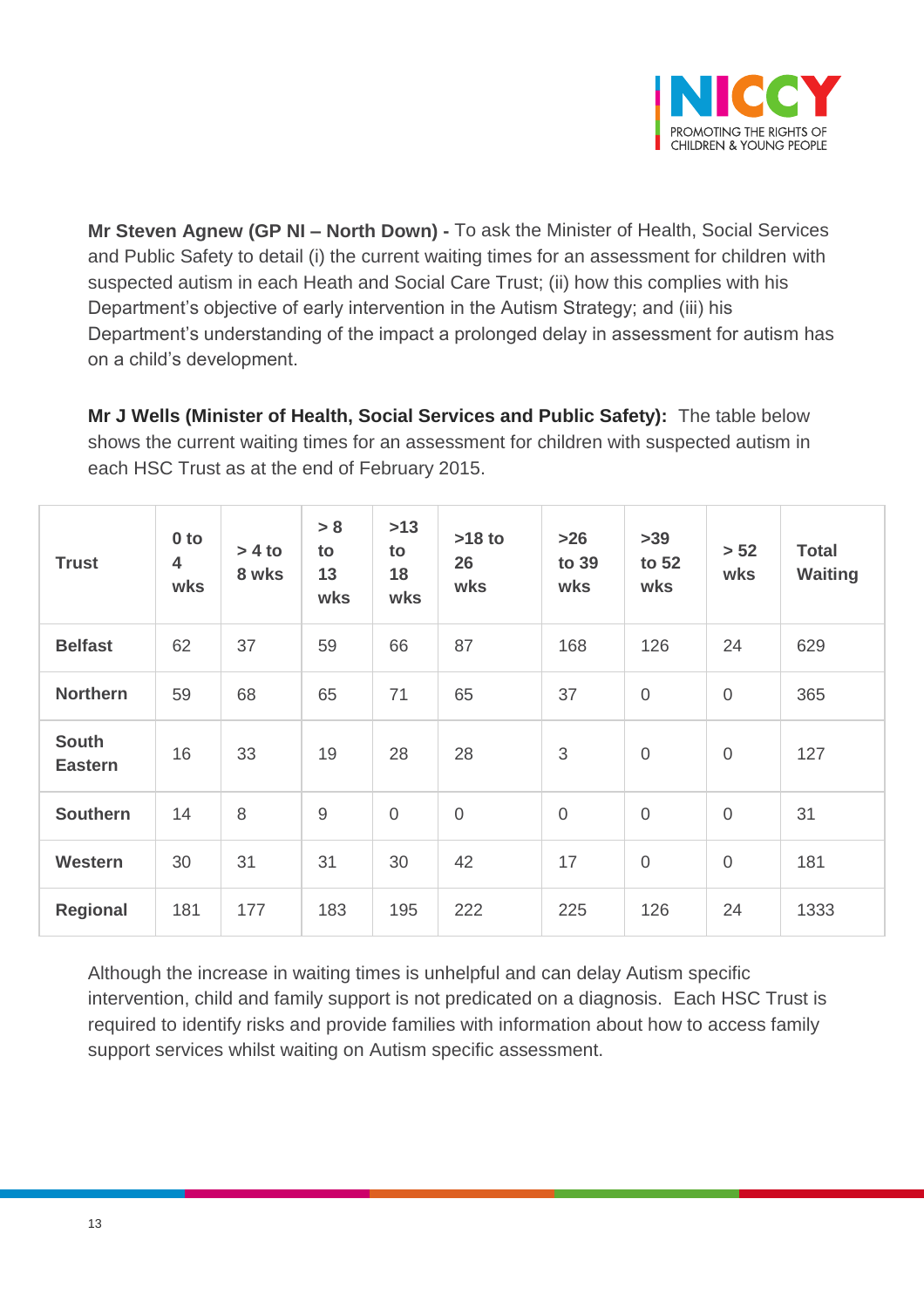

The HSC Board is working with all HSC Trusts to develop a new standard operating model which will focus on developing early intervention teams and seek to integrate and align autism services with other child development and young people's mental health services. It is anticipated that, in the medium to longer term, this will help in the development of new ways of working with a view to improving access to a timely assessment. **(29th April)**

#### [Back to Top](#page-0-0)

### <span id="page-13-0"></span>**Spend on Special Education Needs**

**Mr Steven Agnew (GPNI – North Down) -** To ask the Minister of Health, Social Services and Public Safety how much has been spent by his Department on Special Education Needs, in each of the last three years.

**Mr J Wells (Minister of Health, Social Services and Public Safety):** Article 3 of the Education (NI) Order 1996 provides a definition for "special educational needs" as someone who has a learning difficulty which calls for special educational provision to be made for them.

As this is a term utilised in the educational context, my Department does not gather such data. **(1st May)**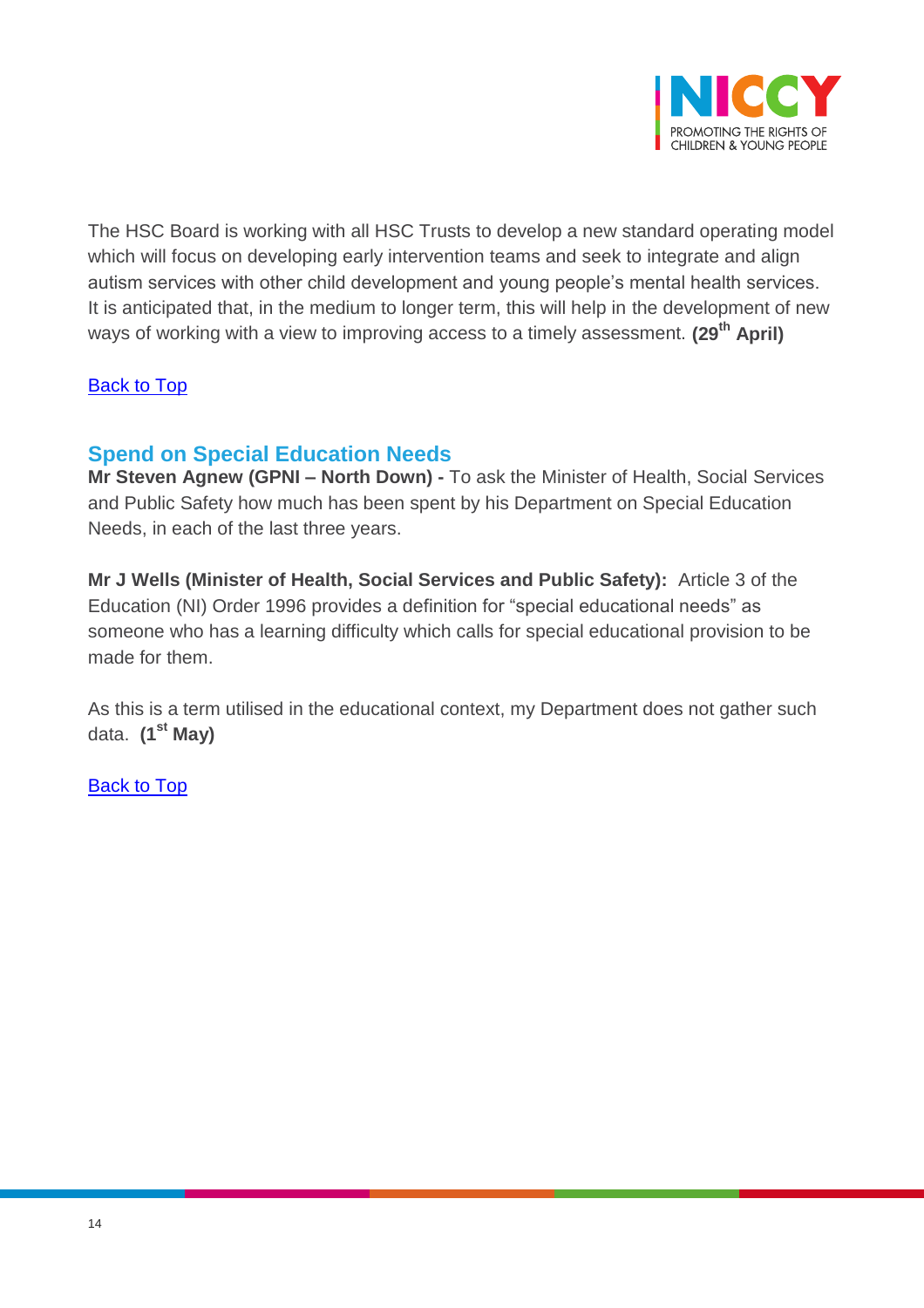

# **Department for Social Development**

### <span id="page-14-0"></span>**Welfare Reform**

**Mr Robin Swann (UUP – North Antrim) -** To ask the Minister for Social Development whether he has worked with the Minister of Finance and Personnel to calculate how much the failure of the Northern Ireland Assembly to agree the Final Stage of the Welfare Reform Bill has cost the Northern Ireland Executive since 9 March 2015.

**Mr M Storey (Minister for Social Development):** The Minister of Finance and Personnel and I continually discuss the financial and operational implications of the continuing delay in the Welfare Reform Bill completing its legislative passage through the Assembly.

In March the Minister of Finance and Personnel informed the Assembly that the continuing delay in the implementation of welfare reform will mean that the £114 million reduction will apply in full to the Executive's budget in 2015-16. Whilst HM Treasury have not yet indicated the level of reductions beyond 2015-16, the Social Security Agency (SSA) estimates that the foregone UK Exchequer savings of not implementing Welfare Reform in Northern Ireland are as follows:

| 2016-17 | 2017-18 | 2018-19 | 2019-20 |
|---------|---------|---------|---------|
| £196m   | £283m   | £366m   | £366m   |

In addition to the Resource DEL reductions applied by HM Treasury, non-implementation could also lead to significant capital costs associated with developing a bespoke IT system for Northern Ireland which is likely to cost in the region of £705 million along with the annual maintenance costs of the system.

Failure to proceed with the Welfare Reform Bill will also put at risk the other aspects of the total package agreed in the Stormont House Agreement. **(27th April)**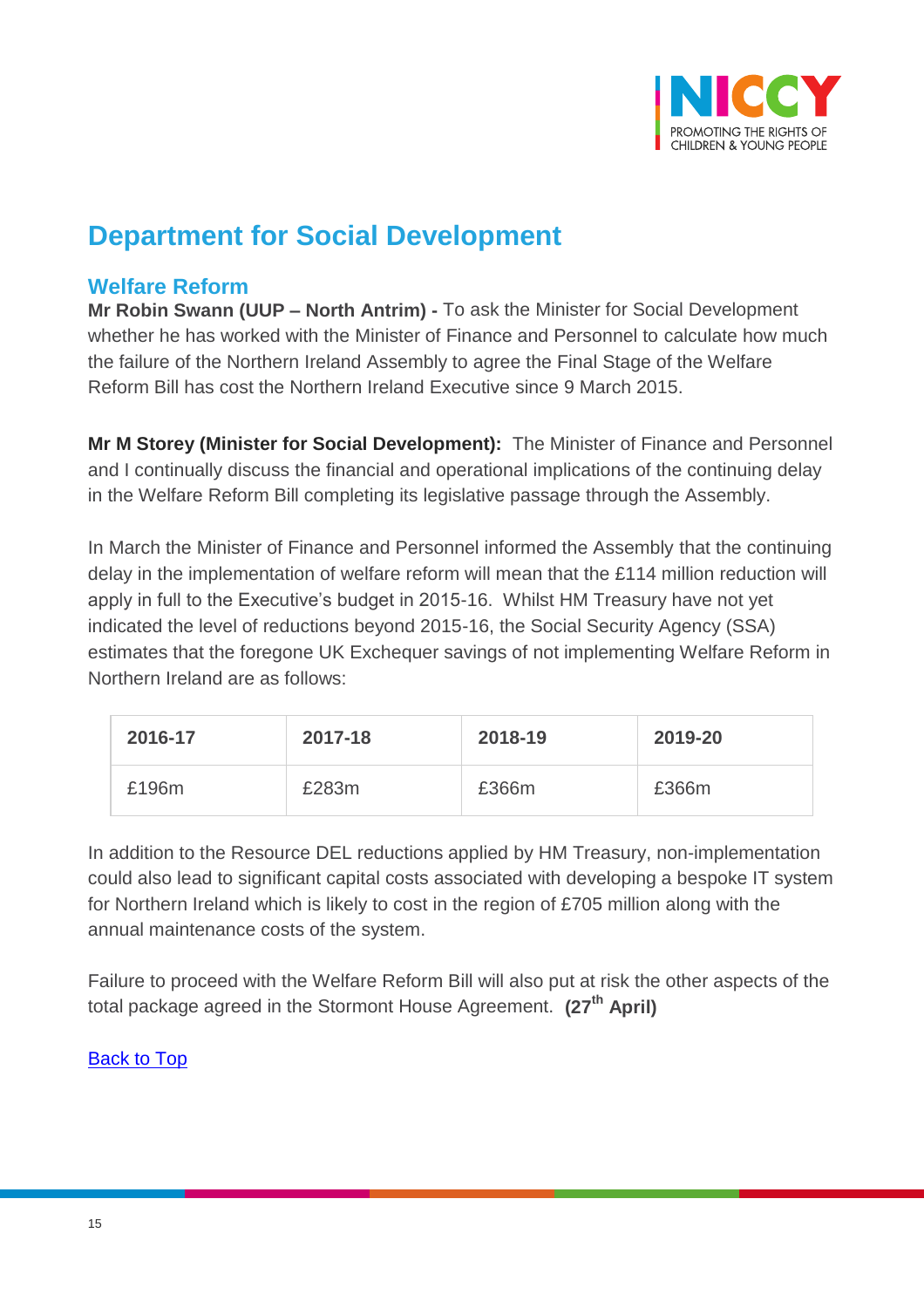

### <span id="page-15-0"></span>**Food Banks**

**Mrs Pam Cameron (DUP – South Antrim) -** To ask the Minister for Social Development how many food banks are currently in operation within each constituency, broken down by year of opening.

**Mr M Storey (Minister for Social Development):** The Department for Social Development does not hold the detail of the number of food banks currently in operation in Northern Ireland. However, my Department has undertaken research to have a better understanding of how many food banks are in operation and why people in Northern Ireland are using food banks. It is anticipated that this work will be published before summer 2015. **(28th April)**

#### [Back to Top](#page-0-0)

### <span id="page-15-1"></span>**Welfare Reform Update**

**Mr Basil McCrea (NI21 – Lagan Valley) -** To ask the Minister for Social Development for an update on welfare reform.

**Mr M Storey (Minister for Social Development):** The Welfare Reform Bill did not complete its legislative passage through the Assembly, as scheduled on the 9th March 2015. This further delay in the Bill receiving Royal Assent has meant that the work which is needed to prepare for implementation of the changes has also had to be stopped. This continuing delay is frustrating not only for those involved in delivering social security or even for those who advise claimants on their rights but more importantly for the thousands of people across Northern Ireland who are now becoming totally confused as to what changes will be brought in by the Bill and how these changes will impact on them. This further delay will also result in additional costs for the Executive as the HM Treasury reduce the Northern Ireland Block grant because we have not implemented Welfare Reform. For this financial year the cost will be £114 million and my colleague the Minister for Finance and Personnel has already advised the Assembly, in March of this year that the potential costs for the Block in 2016/17 will be a further £196 million. From a departmental perspective, this further delay also has the effect of putting the Executive and this Assembly in the position which there are no agreed arrangements for how social security benefit and tax credits payments will be made to new claimants from mid 2016 as DWP/HMRC start to turn off the legacy benefit systems.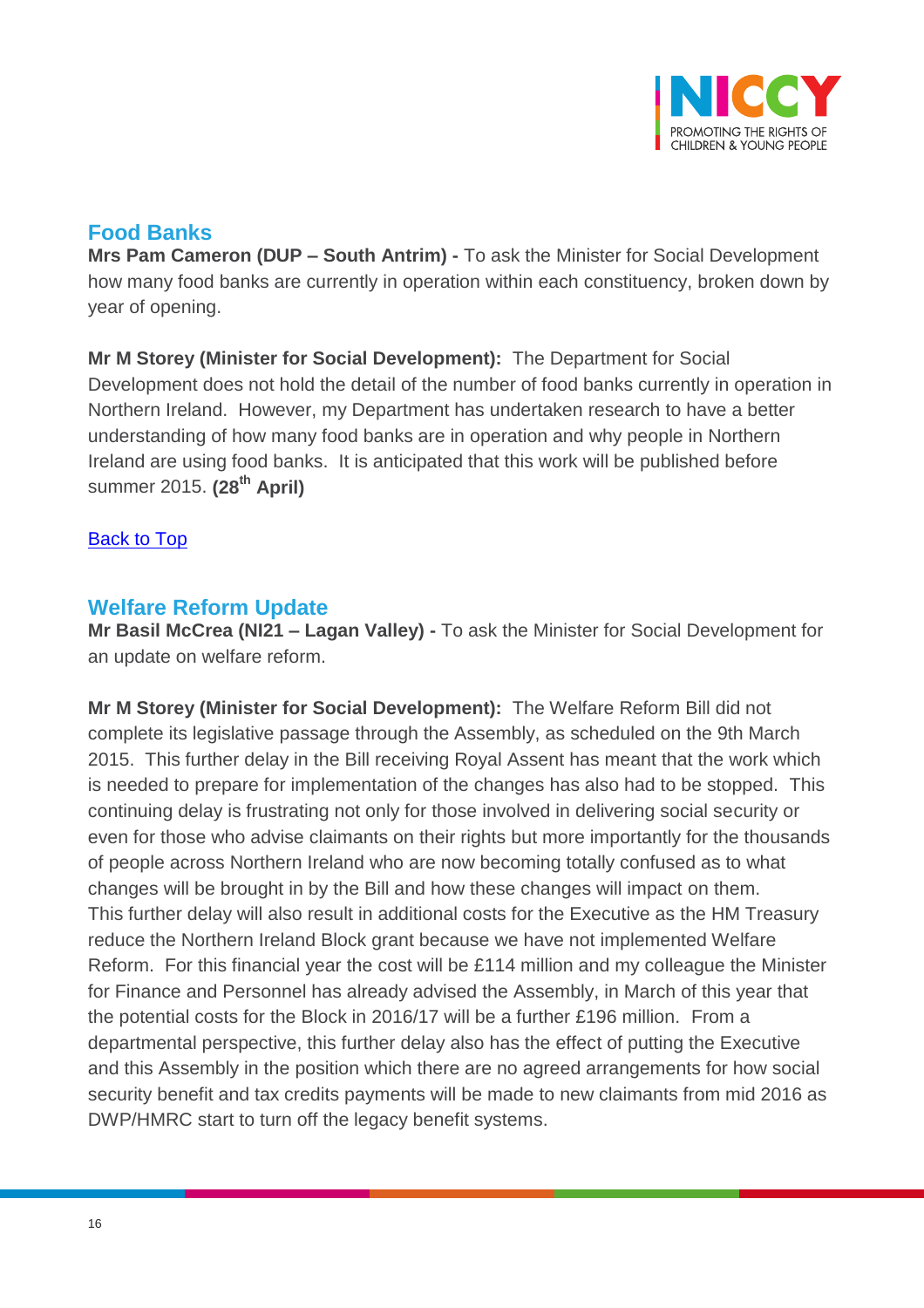

As Minister for Social Development I am concerned about this extremely serious situation and I believe it is important to bring the attention of all in this Assembly the implications of not having an agreed way forward on how social security and tax credit payments are to be made to new claimants. **(28th April)**

### **[Back to Top](#page-0-0)**

## <span id="page-16-0"></span>**Disability Living Allowance**

**Mr Gregory Campbell (DUP – East Londonderry) -** To ask the Minister for Social Development, pursuant to to AQW 44106/11-15, how many Disability Living Allowance recipients in each constituency were aged between (i) 0 and 16; (ii) 16 and 35; and (iii) 35 and 65 years old.

**Mr M Storey (Minister for Social Development):** The table below details the number of people in receipt of Disability Living Allowance as of November 2014 for the age groups requested broken down by constituency.

| <b>ASSEMBLY AREA</b>    | <b>DLA</b><br><b>Recipients</b><br>$(15$ and<br>under) | <b>DLA</b><br><b>Recipients</b><br>$(16-34)$ | <b>DLA</b><br><b>Recipients</b><br>$(35-65)$ |
|-------------------------|--------------------------------------------------------|----------------------------------------------|----------------------------------------------|
| <b>BELFAST EAST</b>     | 990                                                    | 1,100                                        | 4,570                                        |
| <b>BELFAST NORTH</b>    | 1,410                                                  | 1,940                                        | 8,040                                        |
| <b>BELFAST SOUTH</b>    | 840                                                    | 1,230                                        | 4,610                                        |
| <b>BELFAST WEST</b>     | 1,700                                                  | 2,410                                        | 9,570                                        |
| <b>EAST ANTRIM</b>      | 870                                                    | 950                                          | 3,910                                        |
| <b>EAST LONDONDERRY</b> | 830                                                    | 1,120                                        | 4,970                                        |